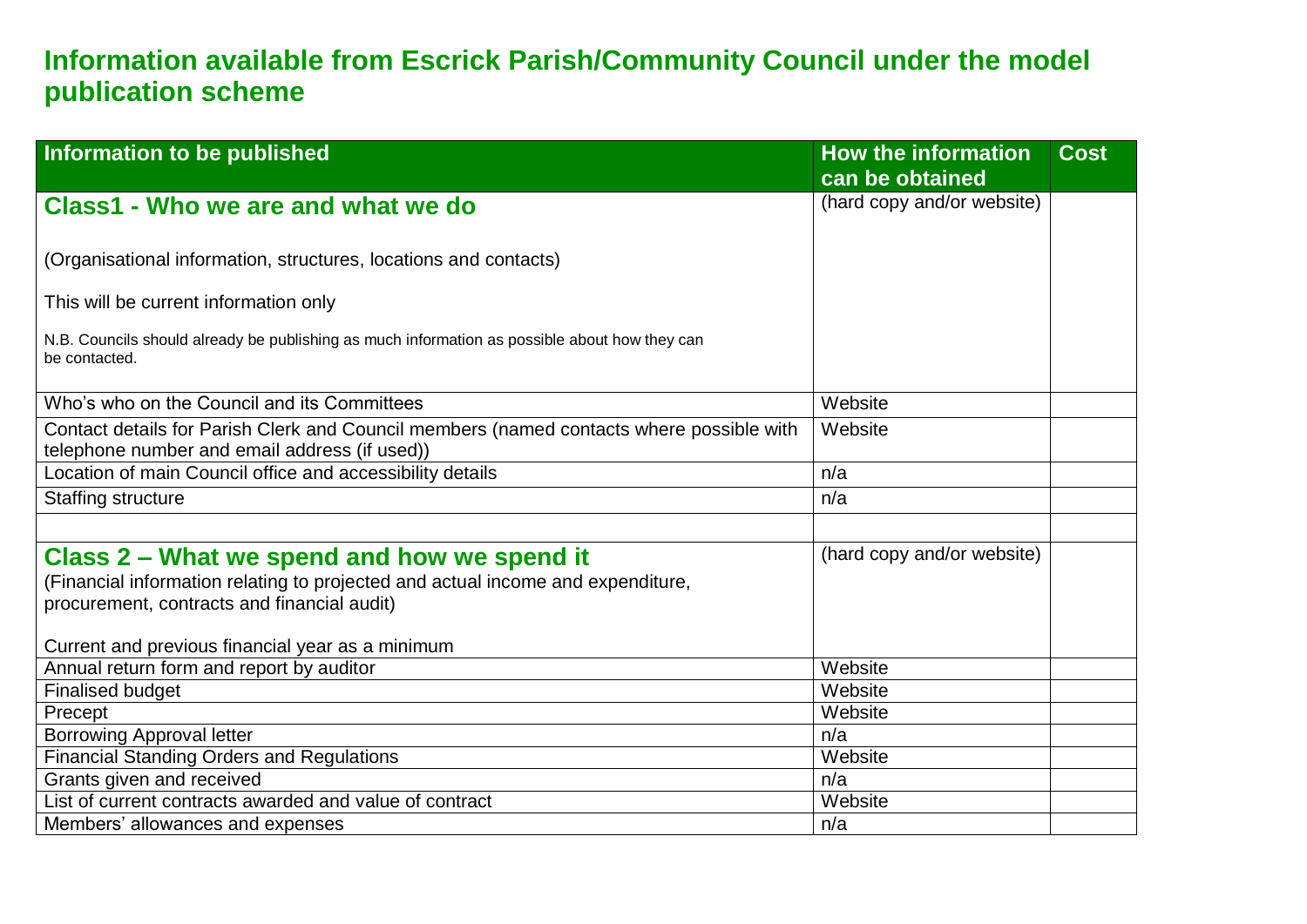| Class 3 – What our priorities are and how we are doing                                                                           | (hard copy or website) |
|----------------------------------------------------------------------------------------------------------------------------------|------------------------|
| (Strategies and plans, performance indicators, audits, inspections and reviews)                                                  |                        |
| Parish Plan (current and previous year as a minimum)                                                                             | <b>TBA</b>             |
| Annual Report to Parish or Community Meeting (current and previous year as a minimum)                                            | Website                |
| <b>Quality status</b>                                                                                                            | <b>TBA</b>             |
| Local charters drawn up in accordance with DCLG guidelines                                                                       | <b>TBA</b>             |
|                                                                                                                                  |                        |
| <b>Class 4 – How we make decisions</b>                                                                                           | (hard copy or website) |
| (Decision making processes and records of decisions)                                                                             |                        |
| Current and previous council year as a minimum                                                                                   |                        |
| Timetable of meetings (Council, any committee/sub-committee meetings and parish<br>meetings)                                     | Website                |
| Agendas of meetings (as above)                                                                                                   | Website                |
| Minutes of meetings (as above) - nb this will exclude information that is properly regarded as private to<br>the meeting.        | Website                |
| Reports presented to council meetings - nb this will exclude information that is properly regarded as<br>private to the meeting. | Website                |
| Responses to consultation papers                                                                                                 | Website                |
| Responses to planning applications                                                                                               | Website                |
| Bye-laws                                                                                                                         | None currently         |
|                                                                                                                                  |                        |
| <b>Class 5 - Our policies and procedures</b>                                                                                     | (hard copy or website) |
| (Current written protocols, policies and procedures for delivering our services and<br>responsibilities)                         |                        |
| Current information only                                                                                                         |                        |
| Policies and procedures for the conduct of council business:                                                                     |                        |
| Procedural standing orders                                                                                                       | Website                |
| Committee and sub-committee terms of reference                                                                                   |                        |
| Delegated authority in respect of officers                                                                                       |                        |
| Code of Conduct                                                                                                                  |                        |
| Policy statements                                                                                                                |                        |
| Policies and procedures for the provision of services and about the employment of staff:                                         |                        |
| Internal policies relating to the delivery of services                                                                           |                        |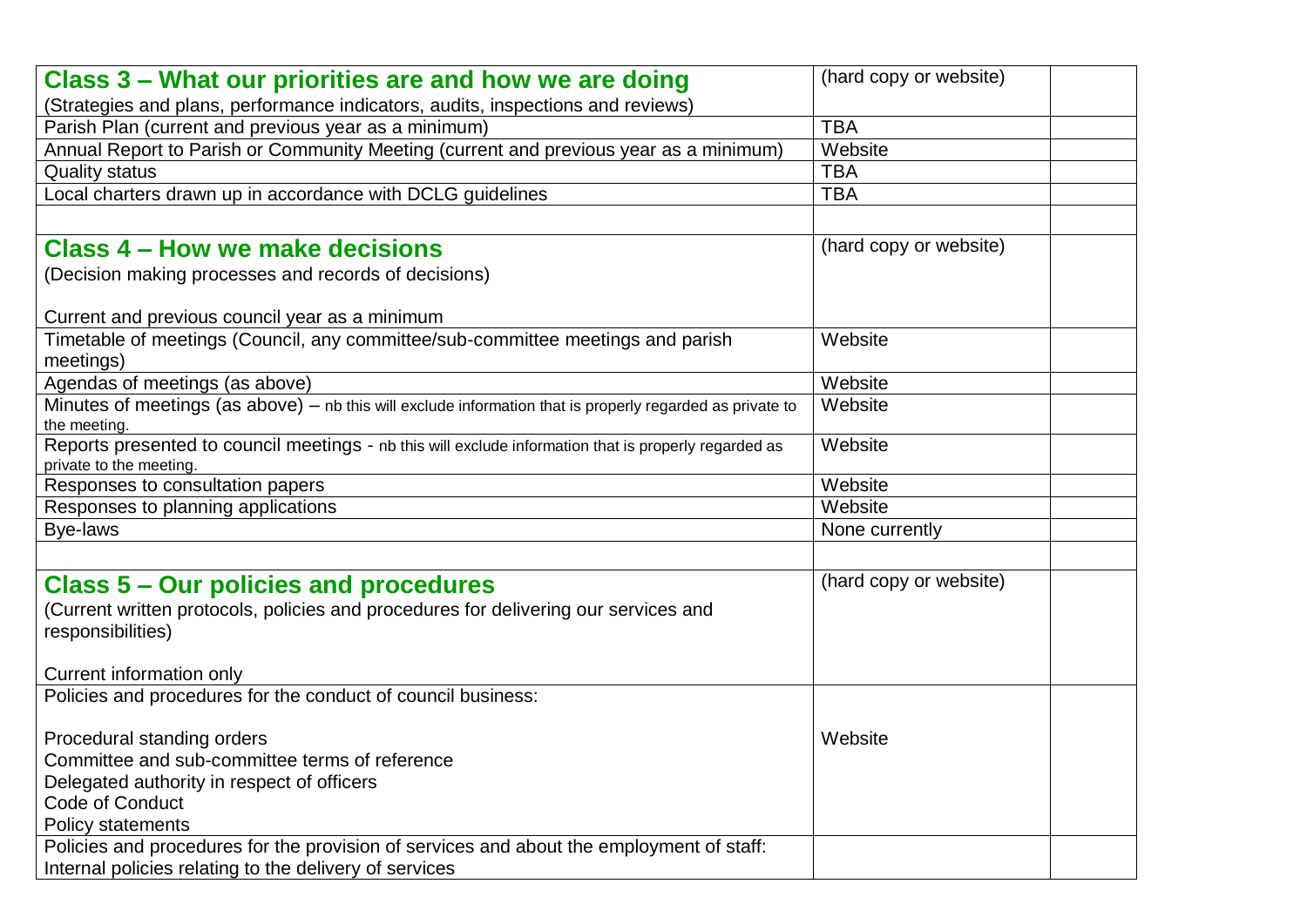| Equality and diversity policy                                                                             |                               |  |
|-----------------------------------------------------------------------------------------------------------|-------------------------------|--|
| Health and safety policy                                                                                  |                               |  |
| Recruitment policies (including current vacancies)                                                        |                               |  |
| Policies and procedures for handling requests for information                                             |                               |  |
| Complaints procedures (including those covering requests for information and operating the                |                               |  |
| publication scheme)                                                                                       |                               |  |
| Information security policy                                                                               |                               |  |
| Records management policies (records retention, destruction and archive)                                  |                               |  |
| Data protection policies                                                                                  |                               |  |
| Schedule of charges ) for the publication of information)                                                 |                               |  |
|                                                                                                           |                               |  |
| <b>Class 6 – Lists and Registers</b>                                                                      | (hard copy or website;        |  |
|                                                                                                           | some information may          |  |
|                                                                                                           | only be available by          |  |
| Currently maintained lists and registers only                                                             | inspection)                   |  |
| Any publicly available register or list (if any are held this should be publicised; in most circumstances |                               |  |
| existing access provisions will suffice)                                                                  |                               |  |
| <b>Assets Register</b>                                                                                    | Website                       |  |
| Disclosure log (indicating the information that has been provided in response to requests; recommended as |                               |  |
| good practice, but may not be held by parish councils)                                                    |                               |  |
| Register of members' interests                                                                            | <b>Selby District Council</b> |  |
| Register of gifts and hospitality                                                                         |                               |  |
|                                                                                                           |                               |  |
| <b>Class 7 - The services we offer</b>                                                                    | (hard copy or website;        |  |
|                                                                                                           | some information may          |  |
|                                                                                                           | only be available by          |  |
| (Information about the services we offer, including leaflets, guidance and newsletters                    | inspection)                   |  |
| produced for the public and businesses)                                                                   |                               |  |
|                                                                                                           |                               |  |
| <b>Current information only</b>                                                                           |                               |  |
| Allotments                                                                                                | n/a                           |  |
| Burial grounds and closed churchyards                                                                     | n/a                           |  |
| Community centres and village halls                                                                       | n/a                           |  |
| Parks, playing fields and recreational facilities                                                         | Website                       |  |
| Seating, litter bins, clocks, memorials and lighting                                                      | Website                       |  |
| <b>Bus shelters</b>                                                                                       |                               |  |
| <b>Markets</b>                                                                                            |                               |  |